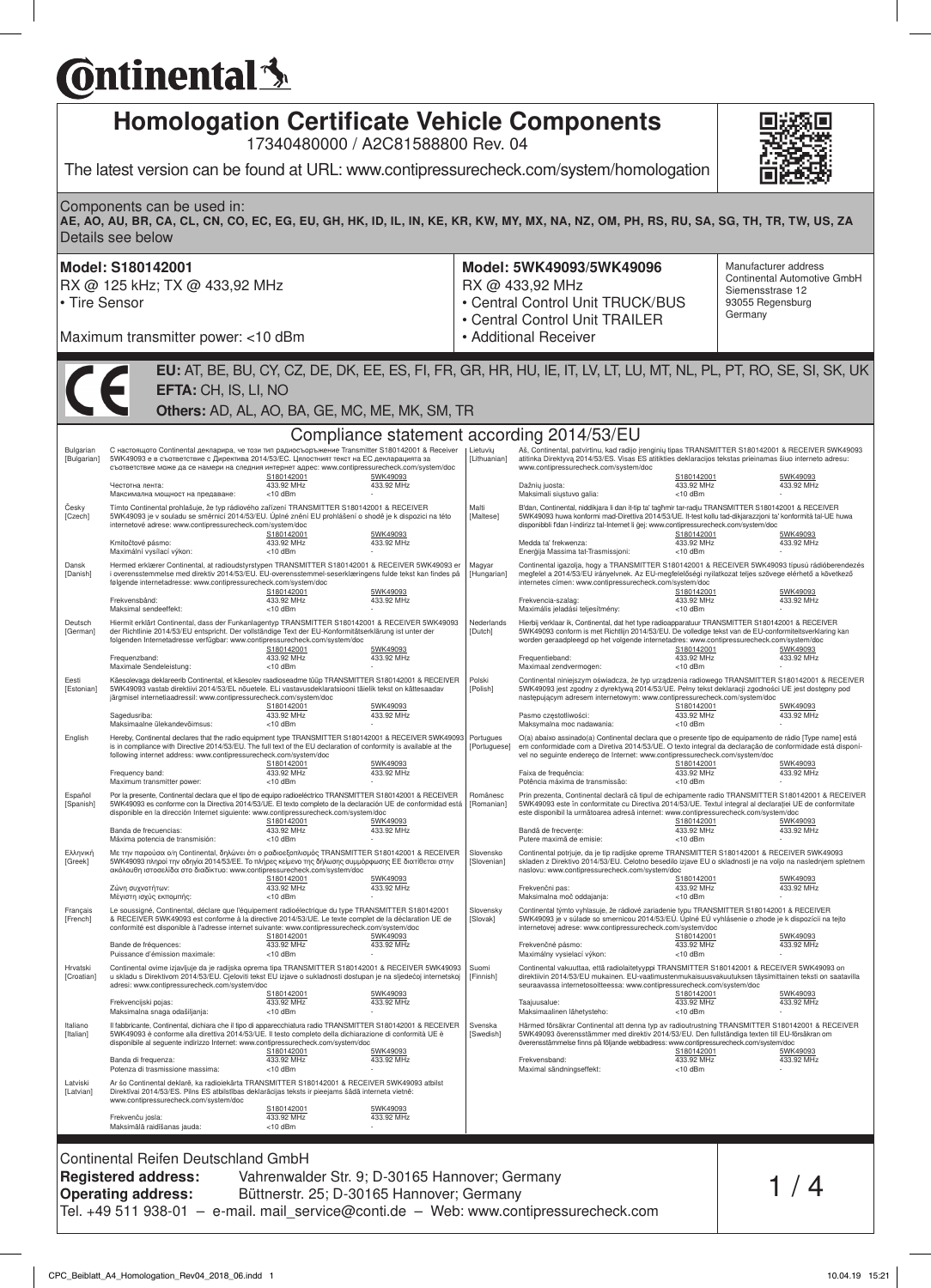# **Continental**<sup>3</sup>

| S180142001:<br>RX @ 125 kHz; TX @ 433,92 MHz                                                          |                                                                                                                                                                                                                                                                                         |                      | 5WK49093 / 5WK49096:<br>RX @ 433,92 MHz                                                                                                                                                                                                                                                                                                                                                                           |
|-------------------------------------------------------------------------------------------------------|-----------------------------------------------------------------------------------------------------------------------------------------------------------------------------------------------------------------------------------------------------------------------------------------|----------------------|-------------------------------------------------------------------------------------------------------------------------------------------------------------------------------------------------------------------------------------------------------------------------------------------------------------------------------------------------------------------------------------------------------------------|
| <b>USA</b>                                                                                            | FCC ID: KR5S180142001<br><b>C</b> 5WK49093                                                                                                                                                                                                                                              |                      | FCC approval also allows to use these devices in: American Samoa,<br>Baker Island, Guam, Howland Island, Jarvis Island, Johnston Atoll,<br>Kingman Reef, Marschall Islands, Fed. States of Micronesia, Midway<br>Islands, Navassa Island, Northern Mariana Islands, Palau, Palmyra<br>Atoll, Puerto Rico, Virgin Islands, Wake Island                                                                             |
| The device Tire Sensor S180142001<br>and the device 5WK49093 comply<br>with Part 15 of the FCC Rules. |                                                                                                                                                                                                                                                                                         | undesired operation. | Operation is subject to the following two conditions:<br>(1) this device may not cause harmful interference, and<br>(2) this device must accept any interference received, including interference that may cause<br>Changes or modifications not expressly approved by the party responsible for compliance could<br>void the user's authority to operate the equipment.                                          |
| <b>Australia (AU)</b>                                                                                 | It is also allowed to use these devices in:                                                                                                                                                                                                                                             |                      | New Zeeland, Heard and McDonald Islands, Australian Antarctic Territory,<br>Coral Sea Islands Territory, Ashmore Reef and Cartier Island                                                                                                                                                                                                                                                                          |
|                                                                                                       |                                                                                                                                                                                                                                                                                         |                      |                                                                                                                                                                                                                                                                                                                                                                                                                   |
| <b>Brazil (BR)</b>                                                                                    |                                                                                                                                                                                                                                                                                         |                      |                                                                                                                                                                                                                                                                                                                                                                                                                   |
| <b>ANATEL</b><br>00858-18-11104                                                                       | "Este equipamento opera em<br>caráter secundário, isto é, não tem<br>direito á proteção contra interferência<br>prejudicial, mesmo de estações do<br>mesmo tipo, e não pode causar<br>interferência a sistemas operando<br>em caráter primário."                                        |                      |                                                                                                                                                                                                                                                                                                                                                                                                                   |
| Canada (CA)                                                                                           | Model: S180142001 IC: 7812D-TTM42001                                                                                                                                                                                                                                                    |                      | Model: 5WK49093 IC: 267T-5WK49096                                                                                                                                                                                                                                                                                                                                                                                 |
| RSS standard(s).<br>operation.                                                                        | This device complies with Industry Canada license-exempt<br>Operation is subject to the following two conditions:<br>1. this device may not cause harmful interference, and<br>2. this device must accept any interference received,<br>including interference that may cause undesired |                      | Le présent appareil est conforme aux CNR d'Industrie Canada<br>applicables aux appareils radio exempts de licence.<br>L'exploitation est autorisée aux deux conditions suivantes :<br>1. l'appareil ne doit pas produire de brouillage, et<br>2. l'utilisateur de l'appareil doit accepter tout brouillage<br>radioélectrique subi, même si le brouillage est<br>susceptible d'en compromettre le fonctionnement. |
| Chile (CL)                                                                                            | No. 4007/DO No. 37285/F26                                                                                                                                                                                                                                                               |                      |                                                                                                                                                                                                                                                                                                                                                                                                                   |
| China (CN)                                                                                            | <b>CMIIT ID: 2015DJ6840</b>                                                                                                                                                                                                                                                             |                      |                                                                                                                                                                                                                                                                                                                                                                                                                   |
| Egypt (EG)                                                                                            | TAC.16051714655.WIR                                                                                                                                                                                                                                                                     |                      |                                                                                                                                                                                                                                                                                                                                                                                                                   |

Ghana (GH) NCA APPROVED: 2R9-8M-7E0-10B NCA/TA/2008

Continental Reifen Deutschland GmbH Registered address: Vahrenwalder Str. 9; D-30165 Hannover; Germany Operating address: Büttnerstr. 25; D-30165 Hannover; Germany Tel. +49 511 938-01 – e-mail. mail\_service@conti.de – Web: www.contipressurecheck.com

```
CPC_Beiblatt_A4_Homologation_Rev04_2018_06.indd 2 10.04.19 15:21
```
 $2/4$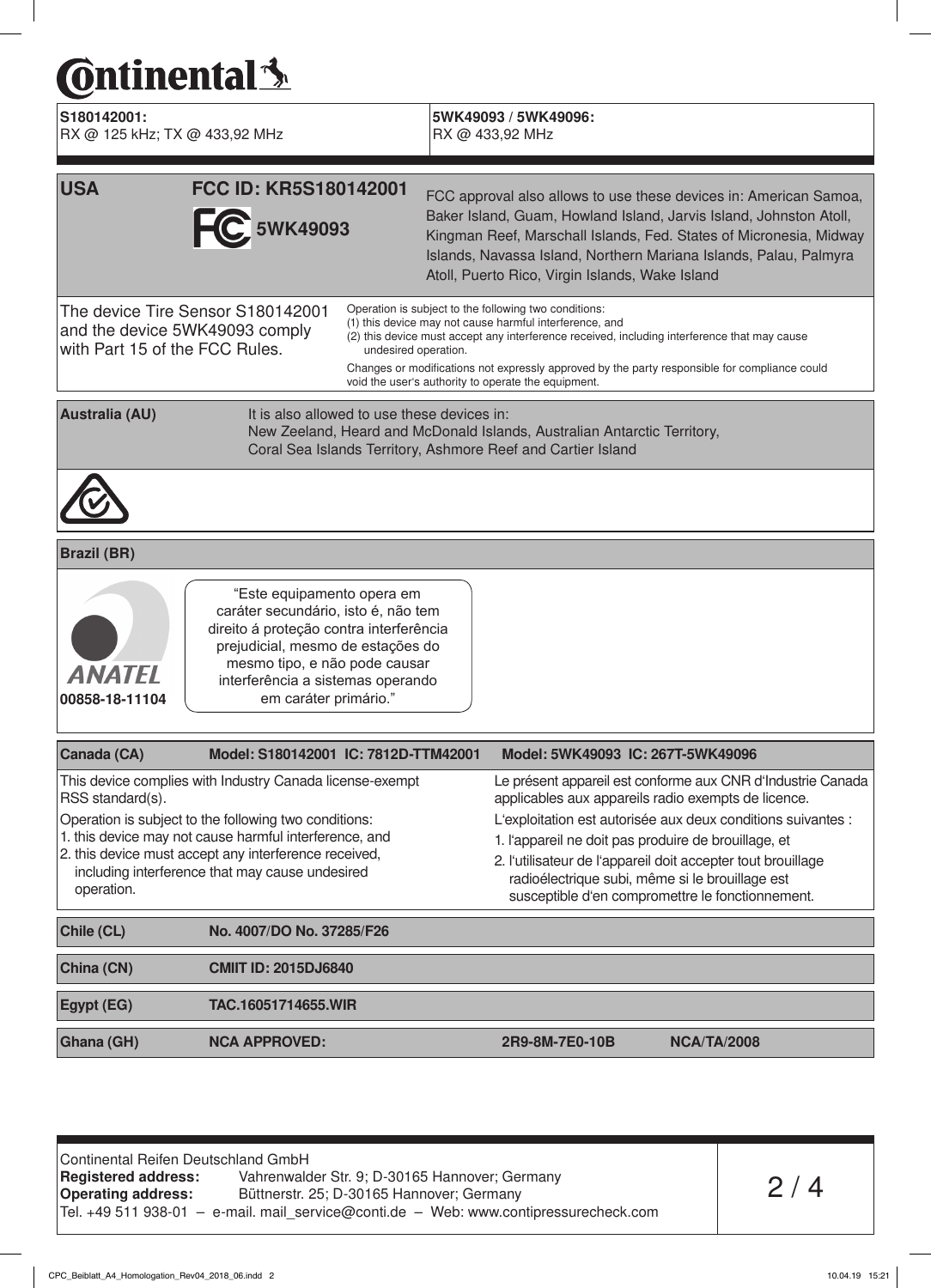### **C**ntinental<sup>{</sup>

| S180142001:<br>RX @ 125 kHz; TX @ 433,92 MHz            |                                 |                                                                                                    | 5WK49093 / 5WK49096:<br>RX @ 433,92 MHz |                                                                                                                                                                                                                                                                                                                  |
|---------------------------------------------------------|---------------------------------|----------------------------------------------------------------------------------------------------|-----------------------------------------|------------------------------------------------------------------------------------------------------------------------------------------------------------------------------------------------------------------------------------------------------------------------------------------------------------------|
| India (IN)                                              | <b>Certificate ref. No.:</b>    | <b>NR-ETA-/4356</b>                                                                                |                                         | ETA-0929/2018/RLO (NR)                                                                                                                                                                                                                                                                                           |
| Indonesia (ID)                                          |                                 |                                                                                                    |                                         |                                                                                                                                                                                                                                                                                                                  |
| 47311/SDPPI/2016<br>2684                                |                                 |                                                                                                    |                                         |                                                                                                                                                                                                                                                                                                                  |
| <b>Israel (IL)</b>                                      | <b>Certificate ref. No.:</b>    | 63-63571                                                                                           |                                         | 63 (004)                                                                                                                                                                                                                                                                                                         |
| שם הדגם                                                 | S180142001; 5WK49093            | היצרן ואת הכתובת<br>Continental Automotive GmbH<br>Siemensstraße 12<br>93055 Regensburg<br>Germany |                                         |                                                                                                                                                                                                                                                                                                                  |
| Kenya (KE)                                              | Certificate ref. No.:           |                                                                                                    | CA/LCS/1600/00027/Vol. 1                |                                                                                                                                                                                                                                                                                                                  |
| Korea, Republic (KR)                                    |                                 |                                                                                                    |                                         |                                                                                                                                                                                                                                                                                                                  |
|                                                         | MSIP-CRM-TAL-S180142001         |                                                                                                    | S180142001<br>France                    | <b>Continental Automotive GmbH</b><br>Tire Pressure Monitoring System Sensor                                                                                                                                                                                                                                     |
| <b>Kuwait (KW)</b>                                      | CITRA ref. No.: 2767            |                                                                                                    |                                         |                                                                                                                                                                                                                                                                                                                  |
| <b>Malaysia (MY)</b>                                    | <b>Approval No.:</b>            | RAQP/43A/0415/S(15-0523)                                                                           |                                         |                                                                                                                                                                                                                                                                                                                  |
| <b>Mexico (MX)</b>                                      | S180142001                      | <b>RLVCOS111-0907</b>                                                                              |                                         |                                                                                                                                                                                                                                                                                                                  |
| Siemensstrasse 12<br>93055 Regensburg<br>Germany        | causar su operación no deseada. |                                                                                                    |                                         | Continental Automotive GmbH Para su uso en México, la operación de este equipo está sujeta a las siguientes dos condiciones:<br>(1) es posible que este equipo o dispositivo no cause interferencia perjudicial y<br>(2) este equipo o dispositivo debe aceptar cualquier interferencia, incluyendo la que pueda |
| Namibia (NA)                                            | TA-2017/1624                    |                                                                                                    |                                         |                                                                                                                                                                                                                                                                                                                  |
| Oman (OM)                                               | <b>TRA/TA-R/4177/17</b>         |                                                                                                    |                                         |                                                                                                                                                                                                                                                                                                                  |
| <b>Philippines (PH)</b>                                 |                                 |                                                                                                    |                                         |                                                                                                                                                                                                                                                                                                                  |
| <b>NTC</b><br><b>Type Accepted</b><br>No.: ESD-1816974C |                                 |                                                                                                    |                                         |                                                                                                                                                                                                                                                                                                                  |
| <b>Russian Federation (RU)</b>                          |                                 |                                                                                                    |                                         |                                                                                                                                                                                                                                                                                                                  |
| № РОСС DE. МЛ05. Н01141                                 | № РОСС DE.MЛ05.H00473           |                                                                                                    |                                         |                                                                                                                                                                                                                                                                                                                  |

Continental Reifen Deutschland GmbH<br>Registered address: Vahrenwald Registered address: Vahrenwalder Str. 9; D-30165 Hannover; Germany<br>Operating address: Büttnerstr. 25; D-30165 Hannover; Germany Büttnerstr. 25; D-30165 Hannover; Germany Tel. +49 511 938-01 – e-mail. mail\_service@conti.de – Web: www.contipressurecheck.com